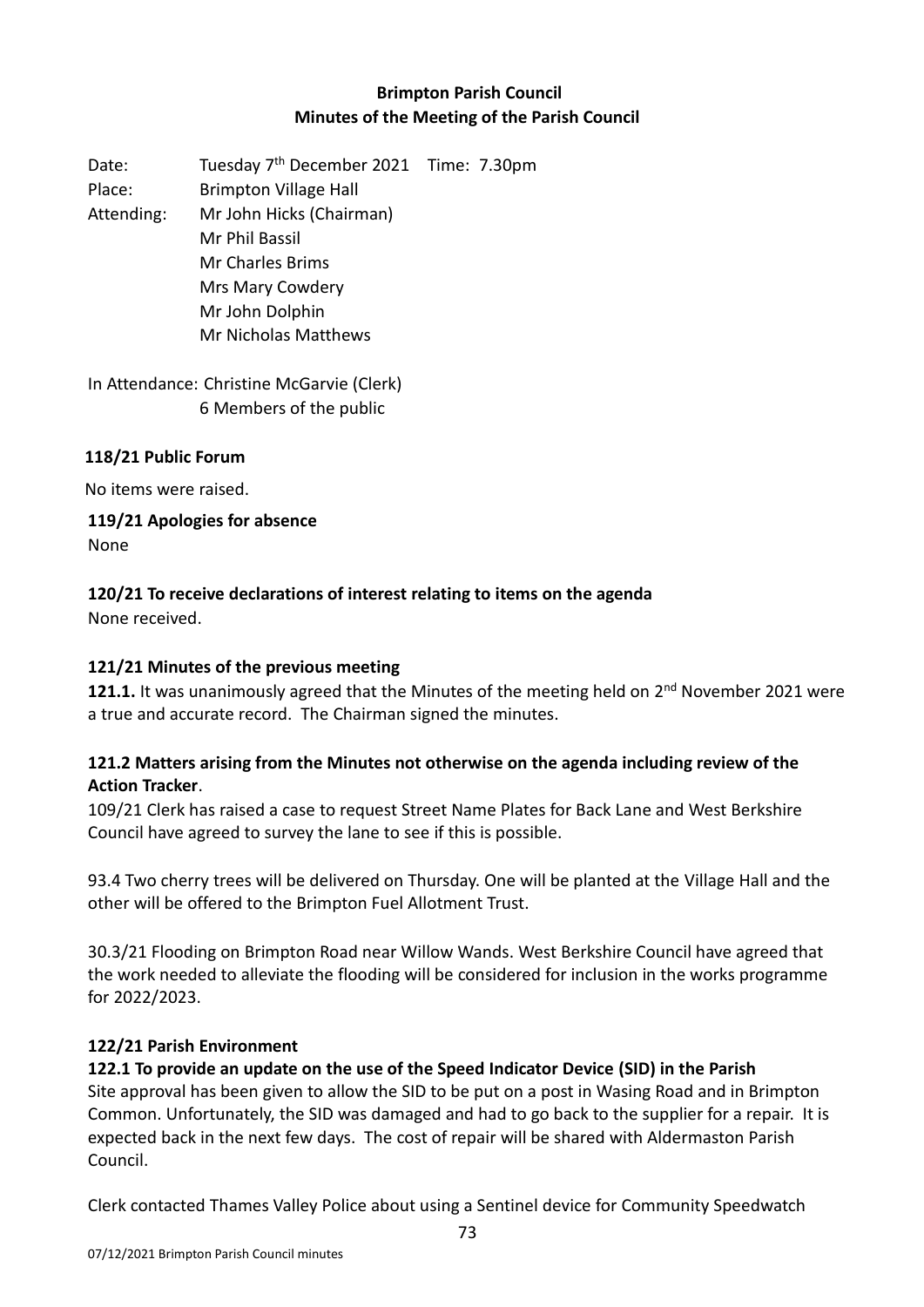which is a device which records the speed and licence plate of vehicles. They said that it could be used but a volunteer will need to stand at the side of the road with it. Aldermaston Parish Council have decided not to join Community Speedwatch at this time and it was decided that Brimpton Parish Council would also not join.

### **122.2 To discuss policy for lending out gazebos to other groups.**

The draft policy was agreed. Clerk to publish the policy on the Parish Council website.

**Action: Clerk** 

### **122.3 To discuss the future of the Enborne Way Allotment area**

Sovereign Housing have offered to grant the Parish Council a licence to occupy, manage, maintain and administer the area of land at the end of Enborne Way for three years, to be used for public use as allotments or other public use at nil cost. The Parish Council discussed this offer and decided to decline the offer as it is only for a licence and not full ownership.

Mr. Hicks reported that he had received complaints from residents concerned about the suggestion that the land could be used for parking.

Clerk to inform Sovereign that the Parish Council decline the offer and let the school know the situation.

#### **Action: Clerk**

### **122.4 To discuss repairs and cleaning the war memorial**

A resident has offered to pay for cleaning the War Memorial. Mr Dolphin to ask the War Memorial Trust to carry out a survey on the memorial and advise what work needs to be done. Mr Hicks to thank the resident for their kind offer and let them know that the Parish Council are seeking advice on work needed and likely costs.

**Action: JD/JH**

### **123/21 Planning and Development**

**123.1 To consider new planning applications and provide updates on any already considered. See appendix C below.**

**21/02959/LBC2 – Shalford Farm House, Shalford Hill –** emergency re-roofing of slate roof The Parish Council resolved to respond with no objections.

# **21/02979/HOUSE and 21/02981/LBC2 – Willow Wands, Brimpton Road –** Single storey extension

to kitchen and replacement windows

The Parish Council resolved to respond with no objections.

#### **124/21 Finance**

# **124.1 To approve payments and approve reconciliation against bank statements**

The payments and bank reconciliation were agreed.

#### **124.2 To review initial draft budget for 2022/2023**

The updated budget was discussed. Due to the high level of reserves it was agreed that a zero precept would be set for 2022/2023. Clerk to submit the zero request to West Berkshire Council.

**Action: Clerk**

# **125/21 Consultation documents requiring consideration**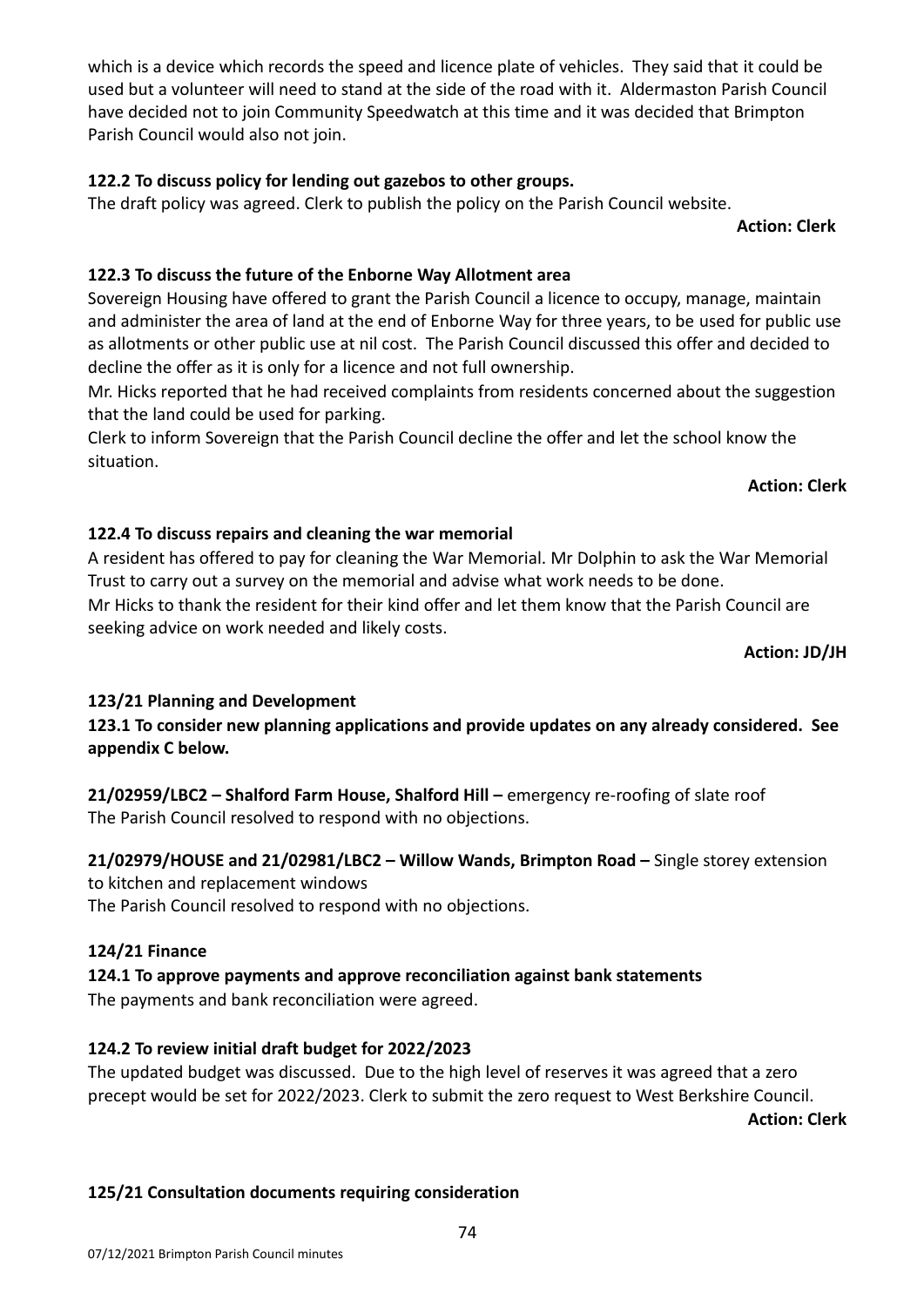Mr Hicks attended a workshop with West Berkshire Council to discuss Parish/Town Council engagement and how the Customer Experience can be improved. There was discussion about whether a joint newsletter for residents would be useful but it was agreed that the current process where West Berkshire Council produce a newsletter and the parishes pass on the information that is relevant to their area works best.

It was decided joint policy fora would only be held when necessary.

Devolution was discussed briefly but it is of less relevant to small parishes. It was agreed that a policy forum for devolution could be held for those parishes or towns that are interested in it. West Berkshire Council have agreed that they will aim to improve links with the West Berkshire Clerks' forum.

Clerk to attend the next workshop on 13<sup>th</sup> December.

**Action: Clerk** 

### **126/21 Reports**

#### **126. 1 District Councillor's Report**

Cllr Boeck had previously reported that his monthly report will be sent after the full council meeting and the Local outbreak engagement board meeting.

### **126.2 Report from Village Hall Committee**

Mr Dolphin reported that the Village Hall is getting busier. A grant has been received to enable security cameras to be installed at the hall.

### **126.3 Reports from Parish Council representatives on external bodies**

Mr. Bassil will send the notes of the meeting held on  $30<sup>th</sup>$  November to all councillors when they are received.

## **127/21 The next meeting will be held on Tuesday 4 th January 2022 in the Village Hall.**

| Signed:    |  |
|------------|--|
| (Chairman) |  |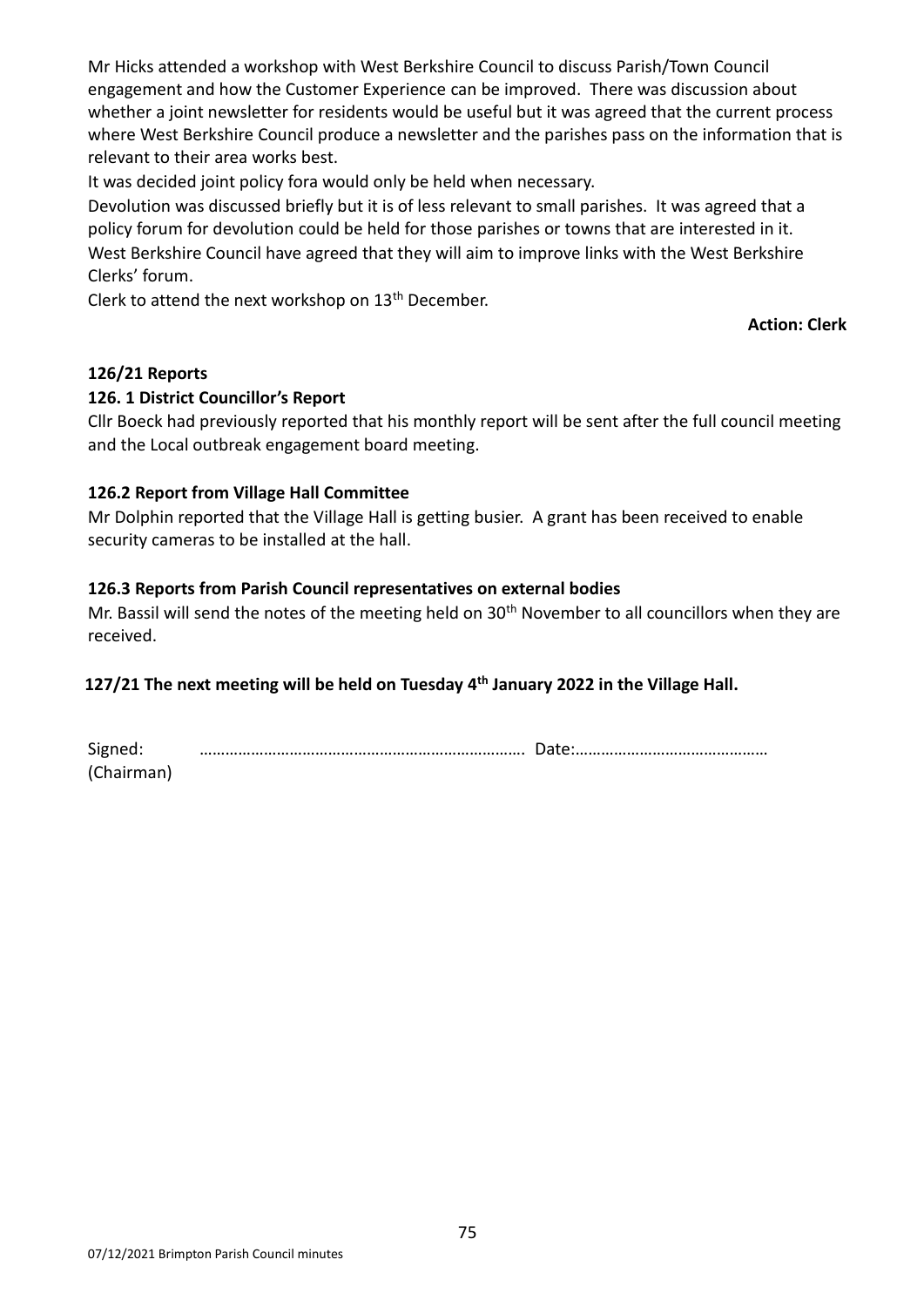## Appendix A

Meeting Report 7th December 2021

### **Community Account**

| <b>Statement bal-</b><br>ance<br>24/11/2021   | Cashbook balance as at<br>31/11/2021 | Cashbook balance after new pay-<br>ments made |                             |
|-----------------------------------------------|--------------------------------------|-----------------------------------------------|-----------------------------|
| £37,675.31                                    | £37,675.31                           | £37,015.31                                    |                             |
| <b>Payments</b><br>made since<br>last meeting |                                      |                                               |                             |
| <b>Cheque No</b>                              | <b>Payee</b>                         | <b>Details</b>                                | <b>TOTAL</b><br><b>COST</b> |
| SO.                                           | Mrs C McGarvie                       | November                                      | 240.00                      |
| DD.                                           | Barclaycard                          | brass plaque for oak tree                     | 109.74                      |
| <b>EP</b>                                     | Surf&Turf Instant shelters Ltd       | 3 gazebos and gutters                         | 1762.00                     |
|                                               |                                      |                                               |                             |
| <b>EP</b>                                     | Mrs P Brims                          | delivery of display boards - art exhib        | 30.00                       |
| TOTAL                                         |                                      |                                               | £2,141.74                   |

#### **New items for payment**

| <b>Cheque No</b> | <b>Payee</b>                    | <b>Details</b>  | <b>TOTAL</b><br><b>COST</b> |
|------------------|---------------------------------|-----------------|-----------------------------|
| SO.              | Mrs C McGarvie                  | December salary | 240.00                      |
| EP               | <b>Traffic Technologies Ltd</b> | SID repair      | 420.00                      |
| <b>TOTAL</b>     |                                 |                 | £660.00                     |

### **Receipts since last meeting date**

| <b>Receipt Date</b> | <b>Payer</b> | <b>Details</b> | <b>TOTAL</b><br><b>AMOUNT</b> |
|---------------------|--------------|----------------|-------------------------------|
|                     |              |                |                               |

**£0.00**

#### **Payments not presented as of 24/11/2021**

| <b>Cheque No</b> | Payee | <b>Details</b> | <b>TOTAL</b><br><b>COST</b> |
|------------------|-------|----------------|-----------------------------|
|                  |       |                |                             |
| <b>TOTAL</b>     |       |                |                             |

|                     | Receipts not cleared as of 24/11/2021 |                |                             |
|---------------------|---------------------------------------|----------------|-----------------------------|
| <b>Receipt date</b> | <b>Payer</b>                          | <b>Details</b> | <b>TOTAL</b><br><b>COST</b> |
|                     |                                       |                |                             |

| <b>Savings Ac-</b> |            |
|--------------------|------------|
| count balance      |            |
| 24/11/2021         | £31,907.03 |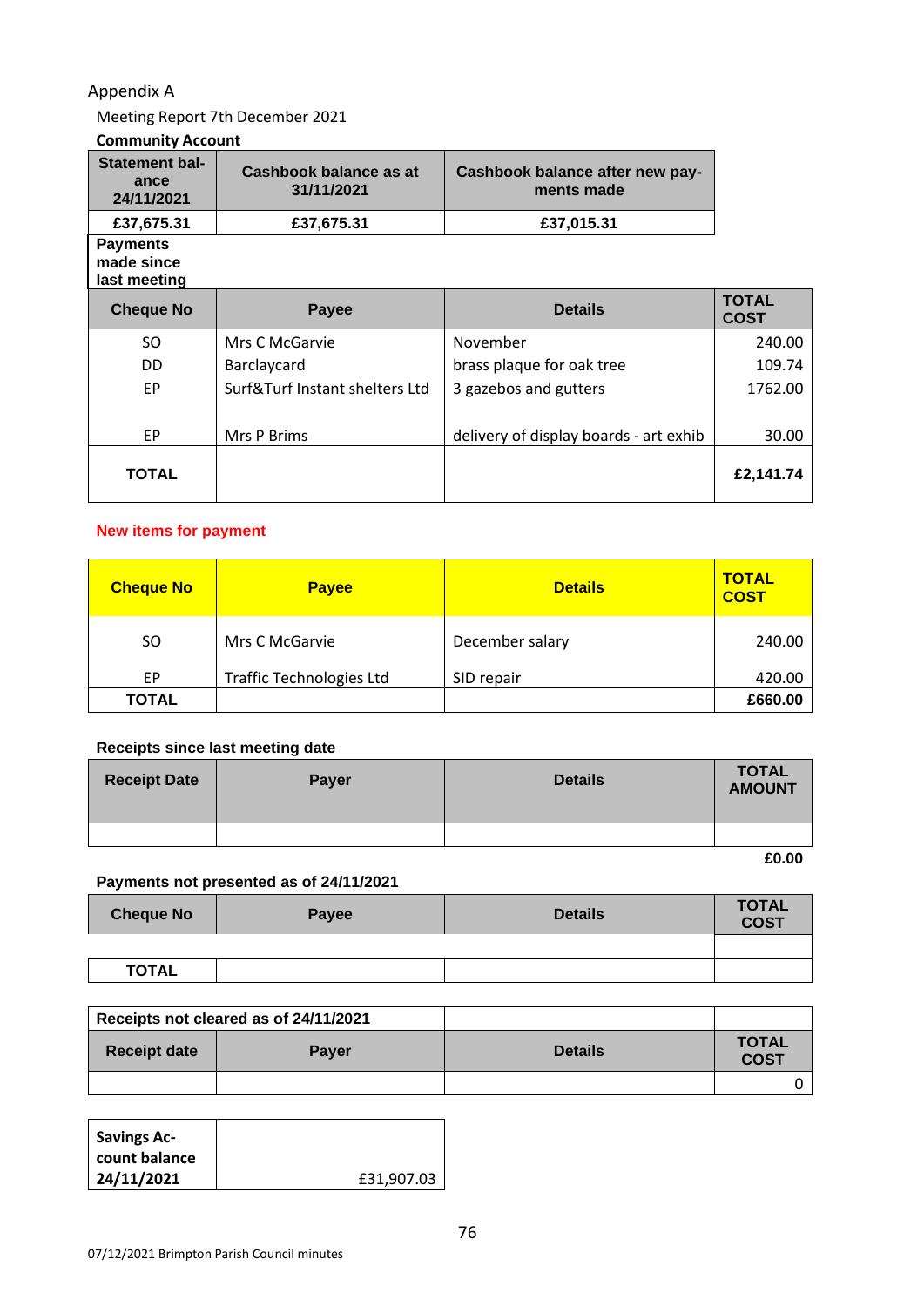| <b>Bank Reconciliation 29th November 2021</b>  |                                                           |     |                |            |
|------------------------------------------------|-----------------------------------------------------------|-----|----------------|------------|
| <b>Authority name</b>                          | <b>Brimpton Parish Council</b>                            |     |                |            |
| <b>Prepared by</b>                             | <b>Christine McGarvie</b>                                 |     | Clerk and RFO  |            |
| <b>Date</b>                                    | 30th November 2021                                        |     |                |            |
|                                                |                                                           |     | Chair of coun- |            |
| <b>Approved by</b>                             | John Hicks                                                | cil |                |            |
|                                                |                                                           |     |                |            |
|                                                | Balance per bank statements as at 24th November 2021      | £   |                | £          |
|                                                | <b>Community Account</b>                                  |     | 37,675.31      |            |
|                                                | Saving account                                            |     | 31,907.03      |            |
|                                                |                                                           |     |                | 69,582.34  |
|                                                | Less any un-presented payments at 24th November 2021      |     |                |            |
|                                                |                                                           |     |                |            |
|                                                |                                                           |     |                |            |
|                                                |                                                           |     |                | 0.00       |
|                                                |                                                           |     |                |            |
| Add any uncleared receipts                     |                                                           |     |                |            |
|                                                |                                                           |     |                |            |
|                                                |                                                           |     |                |            |
| Net Bank balances as at 24th November 2021     |                                                           |     |                | £69,582.34 |
|                                                |                                                           |     |                |            |
| <b>CASH BOOK</b>                               |                                                           |     |                |            |
| Opening balance as per cashbook 1st April 2021 |                                                           |     | 32,848.53      |            |
| Add: Receipts in the year                      |                                                           |     | 12,507.45      |            |
| Less: Payments in the year                     |                                                           |     | 7,680.67       |            |
|                                                | Closing balance as per cash book as at 29th November 2021 |     | £37,675.31     |            |
|                                                |                                                           |     |                |            |
|                                                |                                                           |     |                |            |
| Opening balance savings account 1st April 2021 |                                                           |     | 31,905.43      |            |
| Add: Receipts in the year                      |                                                           |     | £1.60          |            |
| Less: Payments in the year                     |                                                           |     | 0              |            |
|                                                | Closing balance as per cash book as at 29th November 2021 |     | £31,907.03     |            |
|                                                |                                                           |     |                |            |
|                                                |                                                           |     |                |            |
| Overall closing balance                        |                                                           |     | £69,582.34     |            |
|                                                |                                                           |     |                |            |